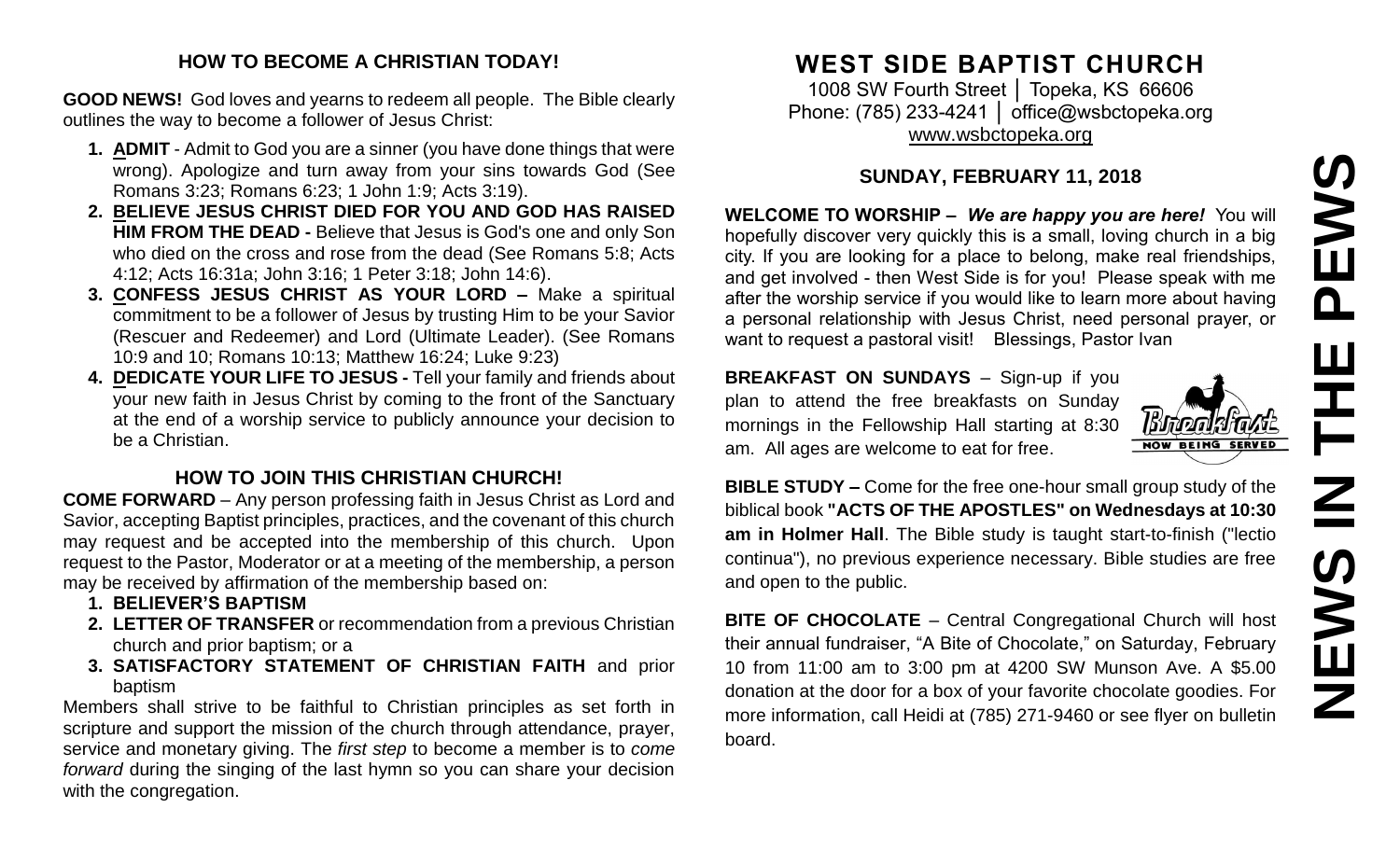**CHRISTIAN EDUCATION** - The Christian Ed. Committee will hold their monthly meeting on the third Tuesday (February 20) at 5:30 PM in Holmer Hall. See Alice Payne, Coordinator, for information.

**CONTEMPORARY WORSHIP SERVICE – Contemporary Worship Service Tonight at 4:00 pm.** The Worship Team will lead us in singing contemporary Christian worship songs, and Pastor will share a Bible lesson from the *morning Epistle reading*. Come in comfortable, casual clothes.

#### **FINANCIAL PEACE UNIVERSITY –** Take Control of Your Money. Get out of



debt. Plan for retirement. Financial Peace University is a nine week, easy-to-follow program to help you learn how to get out of debt, create a budget, make wise spending decisions, save for the future, and so much

more! Join **Financial Peace University on Mondays at 6:30 pm in Holmer Hall. Register in the Church Office or on-line at**

**https://www.daveramsey.com.** See Pastor for details

**FRUIT & VEGETABLE FOOD PANTRY –** Free bread, fruits, and vegetables on **Wednesdays from 4:00 pm to 6:00 pm** or while supplies last at West Side Baptist Church, 1008 SW 4th St., Topeka. **Program eligibility:**  Households in Topeka area (zip code 66601-66619). **ID required:** a piece of US Mail with client's name and current address for identification. One household per address. Client must be present. All food is available no cost.

#### **INTERNATIONAL MINISTRIES BOARD**

**OF DIRECTORS** – Pastor has been elected to serve on our denomination's Board of Directors overseeing the work of our global missionaries and partnerships. He will be attending a meeting on **Monday, February** 



**12 thru Thursday, February 15** in Philadelphia. Call the Church Office during emergencies.

## **WEEKLY CALENDAR**

#### **SUNDAY, FEBRUARY 11**

| Breakfast (FH)                   |
|----------------------------------|
| <b>Sunday School</b>             |
| Worship Service (S)              |
| Contemporary Worship Service (S) |
|                                  |

#### **MONDAY, FEBRUARY 12**

| $9:00 - 11:00$ am Baby Closet Ministry           |
|--------------------------------------------------|
| $6:00 - 9:00$ pm Capital City Men's Chorus (FH)  |
| $6:30 - 8:00$ pm Financial Peace University (HH) |

#### **TUESDAY, FEBRUARY 13**

| $9:00$ am         | Music Committee (HH)                |
|-------------------|-------------------------------------|
| $6:00 \text{ pm}$ | <b>Council Members Meeting (HH)</b> |

#### **WEDNESDAY, FEBRUARY 14**

| $10:30$ am       | Bible Study (HH)                    |
|------------------|-------------------------------------|
| $4:00 - 6:00$ pm | Fruit & Vegetable Food Pantry (FH)  |
| $4:30 - 7:00$ pm | <b>Baby Closet Ministry</b>         |
| $4:30$ pm        | Open Gym Time                       |
| 5:30 pm          | Supper (FH)                         |
| $6:00$ pm        | WWW Kids Bible Club and Adult Study |
| 7:00 pm          | Choir Rehearsal (S)                 |
|                  |                                     |

#### **THURSDAY, FEBUARY 15**

1:00 – 3:00 pm Baby Closet

#### **FRIDAY, FEBRUARY 16**

#### **SATURDAY, FEBRUARY 17**

| $9:00$ am | NO XYZer's Breakfast @ Hyvee |
|-----------|------------------------------|
| $1:00$ pm | Worship Team Rehearsal (S)   |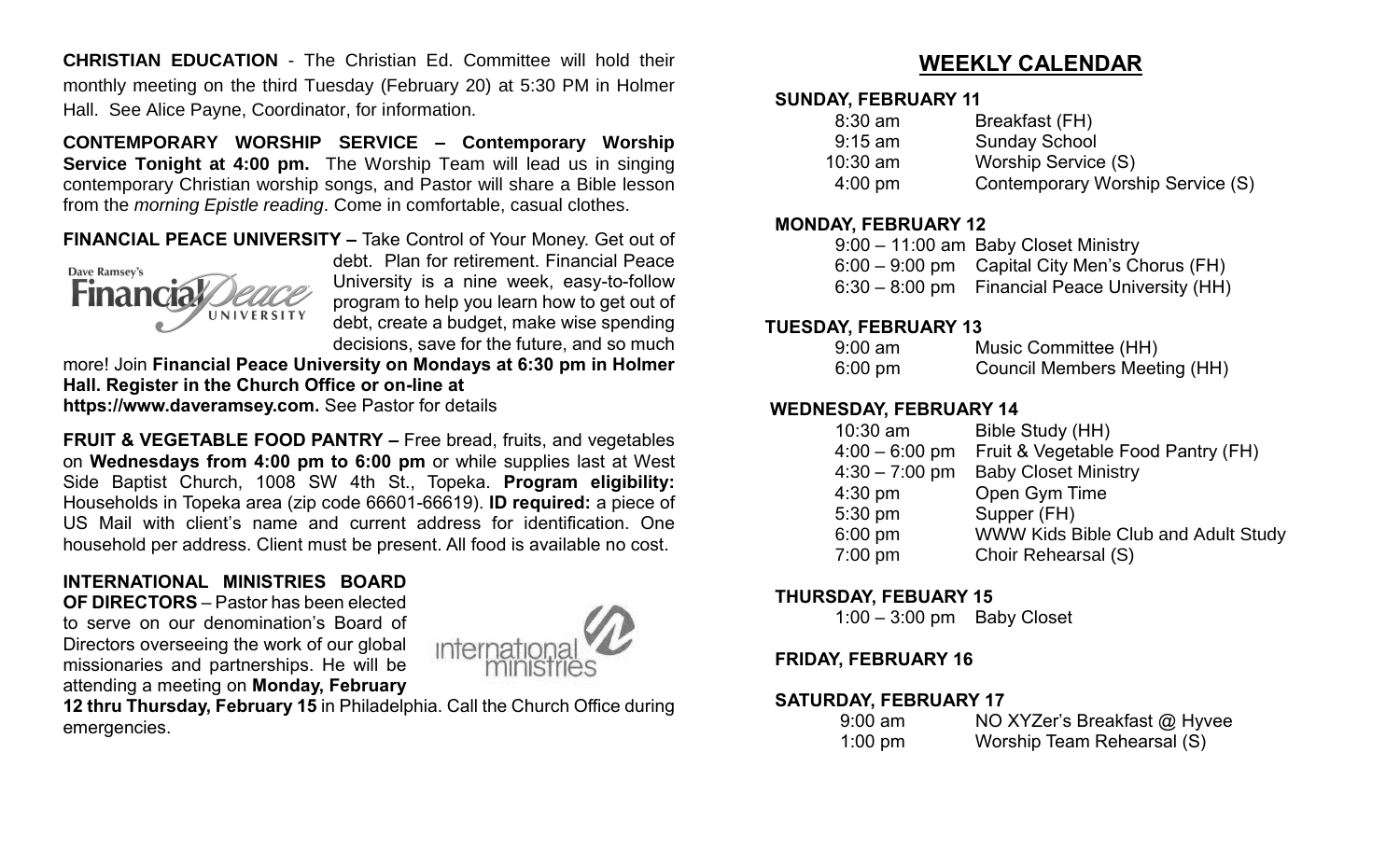# **IN OUR THOUGHTS AND PRAYERS**

Joe Abby – Healing for health concerns; doing better (Pat Abby's husband) Mark Arnold – Healing for health concerns – bone marrow transplant Mark Calloway – Healing for health concerns Al Carpenter - Health concerns (Harry and Pat's son) Harry Carpenter – Healing for health concerns Pat Carpenter – Treatment and Health concerns Esther Carrier – Healing for health concerns – thyroid treatment Ernie and Judy Longstaff – Healing for health concerns – tests and ankle Shane Longstaff – Healing (Ernie & Judy Longsaff's grandson) Hilda Lundgren – Healing for health concerns – wound care Nancy May – Healing for health concerns Marie Merrifield – Healing for health concerns Rogene Moody – Healing for health concerns – wound care Don Morris – Healing for health concerns - Janet Nyfeler – Healing for health concerns – ear and sinus Ken Paslay – Healing for health concerns - Sonny Payne – Healing for health concerns (Clarence Payne's brother) Becky Poe – Healing for health concerns – Bob Roesler – Interim Minister at FBC of Topeka, starting Feb. 1, 2018 Jill Roesler – Healing for health concerns Keith Springer – Healing for health concerns (Marianne Spano's brother) Lola Zab – Healing for health concerns (Marianne Spano's sister) **HOMEBOUND:** \*June Cunningham – Healing for health concerns (Brewster Place) \*Gerald Haney – Healing for health concerns \*Russ Hunter – Healing for health concerns \*Mary Lou Johnson – Healing for health concerns \*Alice Kieffer – Healing for health concerns \*Karen Kirby – Healing for health concerns \*Reginald Kirby – Healing for health concerns \*Etta Landis – Healing for health concerns (Legend at Capital Ridge) \*Madeleine Martinson – Healing for health concerns (Fleming Place) \*Mae Martin – Healing for health concerns (Plaza West Care Center) \*Juanita Plankinton – Healing for health concerns

\*Hazel Smith-Tindall – Healing for health concerns

**MISSIONARIES VISITING** – Join us for these amazing opportunities:

- **Revs. Keith and Debbie Myers**, ABCUSA Missionaries serving in Central Mexico, will be visiting WSBC on **Sunday, March 25 at 4:00 pm**. They will share about their work with the Council of Rural Indigenous Evangelicals of Mexico. You can find more information about the Myers and their ministry at: [www.internationalministries.org/author/dk-myers.](http://www.internationalministries.org/author/dk-myers)
- **Rev. Emerson and Ivy Wu,** ABCUSA Missionaries serving in China and Hong Kong, will be visiting WSBC on **Sunday, April 29 at 4:00 pm**. They will share about their work with Global Chinese Training Ministry. Please pray for the Wu family. You can find more information about the Wu family and their work in China at: [www.internationalministries.org/author/ei-wu.](http://www.internationalministries.org/author/ei-wu)

**MUSIC COMMITTEE –** The Music Committee (Choir Director, Organist, and Pastor) has its weekly meeting to select hymns, songs, and spirituals for worship services on **Tuesdays at 9:00 am in Holmer Hall.** All are welcome!

**ORGAN CONCERT** - Organist Marjorie O'Konski is an active member of the **Topeka Chapter of the American Guild of Organist**. She will perform with colleagues on **Sunday, February 4 at 3:00 p.m. at the First Lutheran Church** in Topeka. Her selection is the Choralvorspiel on O Traurigkeit, o Herzeleid by Johannes Brahms. The words of the chorale text follow:

| O Traurigket, o Herzeleid!  |  |
|-----------------------------|--|
| Ist das nicht zu beklagen?  |  |
| Gott des Vaters einigs Kind |  |
| Wird ins Grab getragen.     |  |

O sorrow, O suffering from the heart Is this not to lament? God the Father's only child Will in the earth (tomb) be buried.

You are cordially invited to attend the concert of classical music, which is free and open to the public. Marjorie would love to see you there!

**ORGAN UPDATE –** The Property Committee is securing evaluations and estimates ("bids") on repairs needed to the Church's Pipe Organ. The Committee hopes to present their recommendation to the Church Council on Tuesday, February 13 at 6:00 pm in Holmer Hall. The Council will bring their recommendation to the Congregation in a timely manner.

**OUTREACH COMMITTEE –** The Outreach and Evangelism Committee has its monthly meeting on the **fourth Tuesday of each month (February 27) at 6:30 pm in Holmer Hall.** See Mark Calloway, Coordinator, for information.